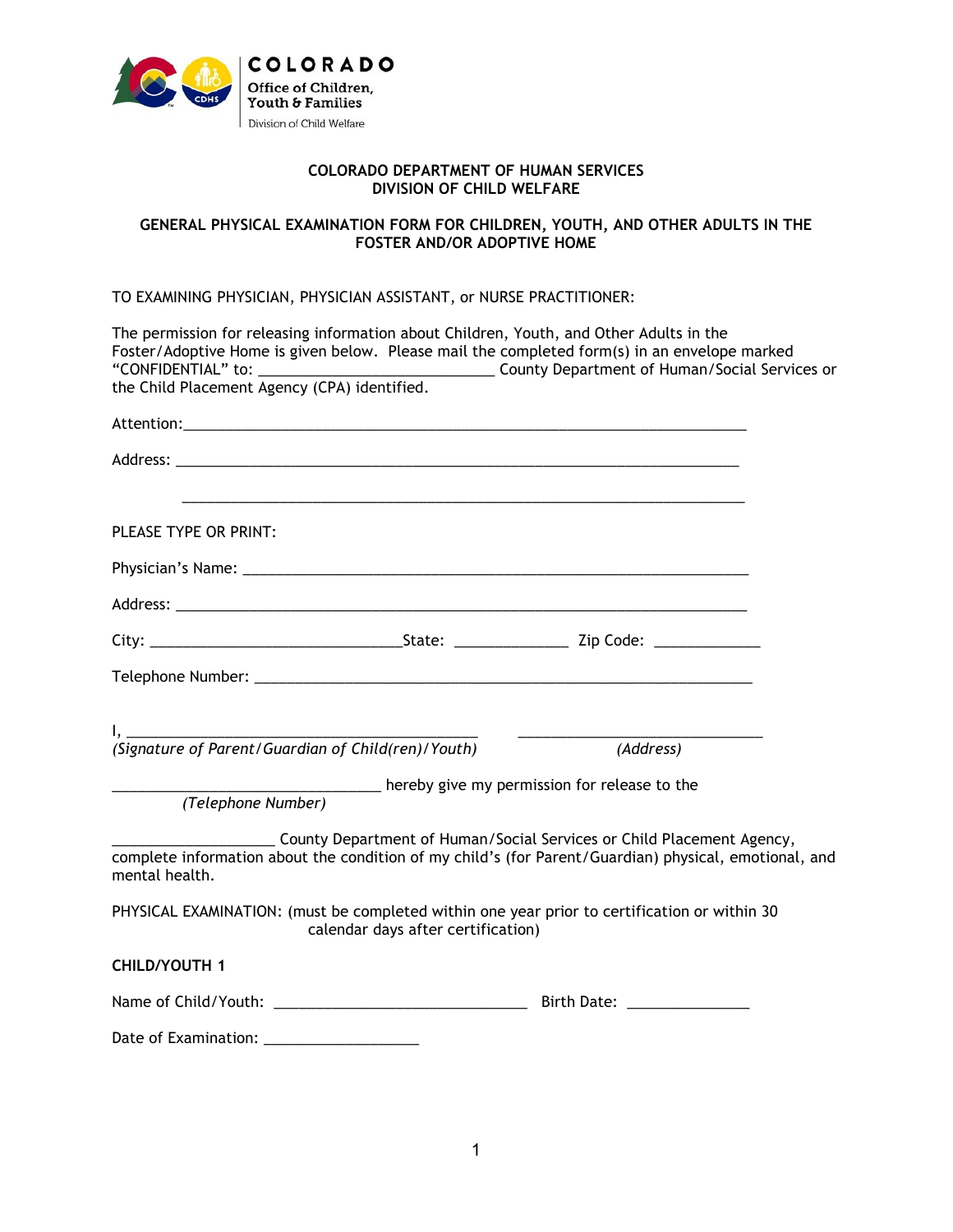

General Condition of Health: \_\_\_\_\_\_\_\_\_\_\_\_\_\_\_\_\_\_\_\_\_\_\_\_\_\_\_\_\_\_\_\_\_\_\_\_\_\_\_\_\_\_\_\_\_\_\_\_\_\_\_\_\_\_

\_\_\_\_\_\_\_\_\_\_\_\_\_\_\_\_\_\_\_\_\_\_\_\_\_\_\_\_\_\_\_\_\_\_\_\_\_\_\_\_\_\_\_\_\_\_\_\_\_\_\_\_\_\_\_\_\_\_\_\_\_\_\_\_\_\_\_\_\_\_\_\_\_\_\_\_\_ \_\_\_\_\_\_\_\_\_\_\_\_\_\_\_\_\_\_\_\_\_\_\_\_\_\_\_\_\_\_\_\_\_\_\_\_\_\_\_\_\_\_\_\_\_\_\_\_\_\_\_\_\_\_\_\_\_\_\_\_\_\_\_\_\_\_\_\_\_\_\_\_\_\_\_\_\_\_\_\_\_\_\_\_\_\_\_\_\_ \_\_\_\_\_\_\_\_\_\_\_\_\_\_\_\_\_\_\_\_\_\_\_\_\_\_\_\_\_\_\_\_\_\_\_\_\_\_\_\_\_\_\_\_\_\_\_\_\_\_\_\_\_\_\_\_\_\_\_\_\_\_\_\_\_ Prescribed medication: \_\_\_\_\_\_\_\_\_ \_\_\_\_\_\_\_\_\_\_\_\_\_\_\_\_\_\_\_\_\_\_\_\_\_\_\_\_\_\_\_\_\_\_\_\_\_\_\_\_\_\_\_\_\_\_\_\_\_ Is the child/youth receiving treatment for a chronic illness? \_\_\_\_\_\_\_\_\_Yes \_\_\_\_\_\_\_\_\_No What is the diagnosis? \_\_\_\_\_\_\_\_\_\_\_\_\_\_\_\_\_\_\_\_\_\_\_\_\_\_\_\_\_\_\_\_\_\_\_\_\_\_\_\_\_\_\_\_\_\_\_\_\_\_\_\_\_\_\_\_\_\_\_ What is the prognosis?\_\_\_\_\_\_\_\_\_\_\_\_\_\_\_\_\_\_\_\_\_\_\_\_\_\_\_\_\_\_\_\_\_\_\_\_\_\_\_\_\_\_\_\_\_\_\_\_\_\_\_\_\_\_\_\_\_\_\_ Is this child/youth current with all vaccinations recommended by the CDC\* and ACIP\*\* Yes\_\_\_\_ No\_\_\_ NA \_\_\_\_\_\_ If no, indicate which vaccination(s) is/are not current: \_\_\_\_\_\_\_\_\_\_\_\_\_\_\_\_\_\_\_\_\_\_\_ \_\_\_\_\_\_\_\_\_\_\_\_\_\_\_\_\_\_\_\_\_\_\_ \_\_\_\_\_\_\_\_\_\_\_\_\_\_\_\_\_\_\_\_\_\_\_ Are there any emotional, mental health, substance abuse, or physical conditions of the patient that could adversely affect children/youth in the home. Yes \_\_\_\_\_\_ No \_\_\_\_\_\_ N/A\_\_\_\_\_\_ \_\_\_\_\_\_\_\_\_\_\_\_\_\_\_\_\_\_\_\_\_\_\_\_\_\_\_\_\_\_\_\_\_\_\_\_\_\_\_\_\_\_\_\_\_\_\_\_\_\_\_\_\_\_\_\_\_\_\_\_\_\_\_\_\_\_\_\_\_\_\_\_\_\_\_\_\_\_\_\_\_\_\_\_\_\_\_\_\_ \_\_\_\_\_\_\_\_\_\_\_\_\_\_\_\_\_\_\_\_\_\_\_\_\_\_\_\_\_\_\_\_\_\_\_\_\_\_\_\_\_\_\_\_\_\_\_\_\_\_\_\_\_\_\_\_\_\_\_\_\_\_\_\_\_\_\_\_\_\_\_\_\_\_\_\_\_\_\_\_\_\_\_\_\_\_\_\_\_ \_\_\_\_\_\_\_\_\_\_\_\_\_\_\_\_\_\_\_\_\_\_\_\_\_\_\_\_\_\_\_\_\_\_\_\_\_\_\_\_\_\_\_\_\_\_\_\_\_\_\_\_\_ Unless a shorter time frame is indicated below, the next health evaluation will be required in two (2) years. Date:\_\_\_\_\_\_\_\_\_\_\_\_\_\_\_\_\_\_\_\_\_\_\_\_ If less than 2 years, indicate the Date or Number of Months:\_\_\_\_\_\_\_\_\_\_\_\_\_\_\_\_\_\_\_\_ Examining Physician, Physician Assistant, or Nurse Practitioner: \_\_\_\_\_\_\_\_\_\_\_\_\_\_\_\_\_\_\_\_\_\_\_\_\_\_\_\_\_\_\_\_\_\_\_\_\_\_\_\_\_\_ Signature

Date of Report

\_\_\_\_\_\_\_\_\_\_\_\_\_\_\_\_\_\_\_\_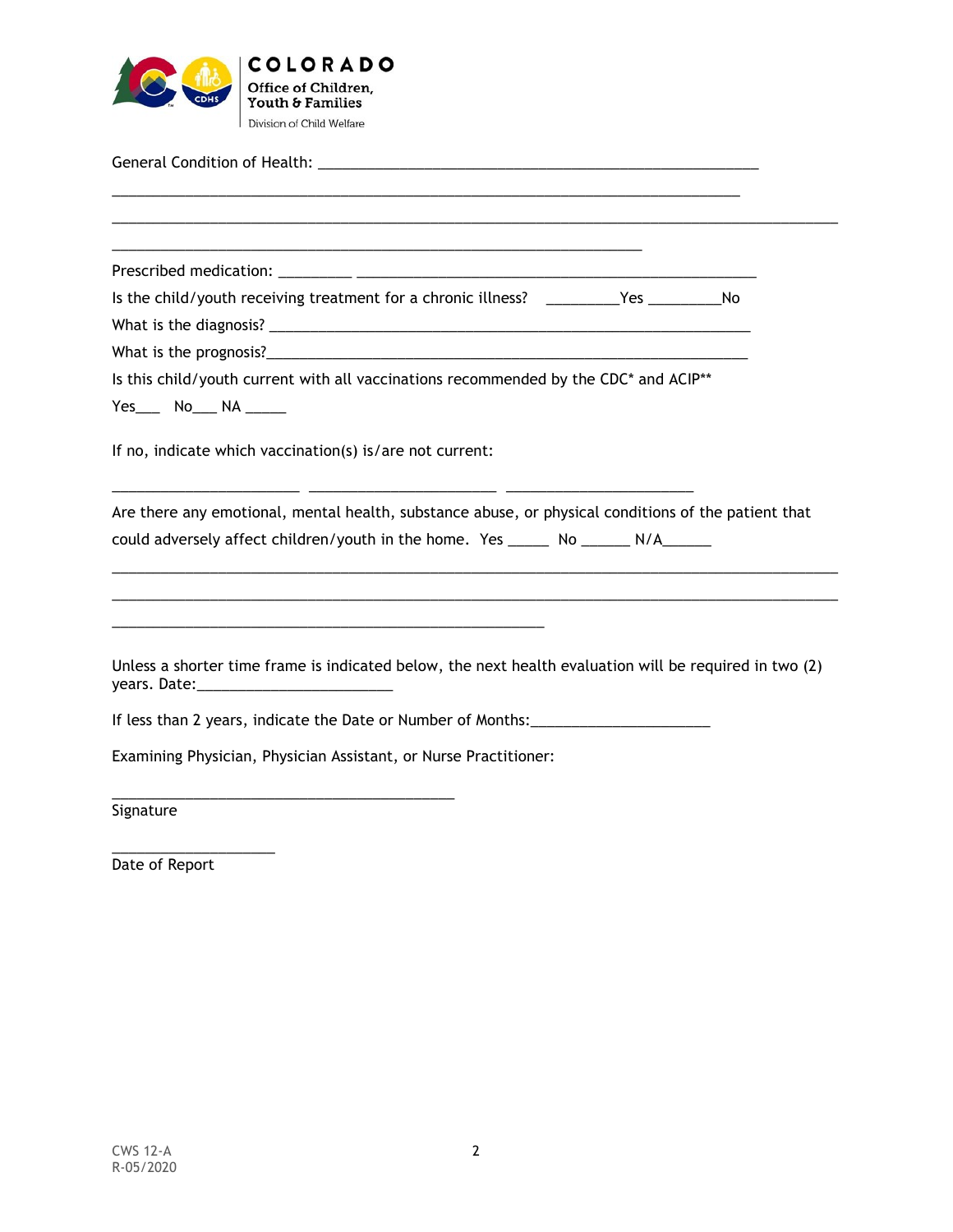|                        | <b>COLORADO</b><br>Office of Children,                                                                                                                                                                                        |  |  |
|------------------------|-------------------------------------------------------------------------------------------------------------------------------------------------------------------------------------------------------------------------------|--|--|
|                        | Youth & Families                                                                                                                                                                                                              |  |  |
| <b>CHILD/YOUTH 2</b>   | Division of Child Welfare                                                                                                                                                                                                     |  |  |
|                        |                                                                                                                                                                                                                               |  |  |
|                        |                                                                                                                                                                                                                               |  |  |
|                        |                                                                                                                                                                                                                               |  |  |
|                        | the control of the control of the control of the control of the control of the control of the control of the control of the control of the control of the control of the control of the control of the control of the control |  |  |
|                        | Is the child/youth receiving treatment for a chronic illness? ____________Yes ________________No                                                                                                                              |  |  |
|                        |                                                                                                                                                                                                                               |  |  |
|                        |                                                                                                                                                                                                                               |  |  |
|                        | <u> 1989 - Johann John Stein, markin film yn y brening yn y brening yn y brening yn y brening y brening yn y bre</u>                                                                                                          |  |  |
| Yes____ No___ NA _____ | Is this child/youth current with all vaccinations recommended by the CDC* and ACIP**                                                                                                                                          |  |  |
|                        | If no, indicate which vaccination(s) is/are not current:                                                                                                                                                                      |  |  |
|                        | Unless a shorter timeframe is indicated below, the next health evaluation will be required in two (2)                                                                                                                         |  |  |
|                        | If less than 2 years, indicate the Date or Number of Months: ____________________                                                                                                                                             |  |  |
|                        | Examining Physician, Physician Assistant, or Nurse Practitioner:                                                                                                                                                              |  |  |
| Signature              |                                                                                                                                                                                                                               |  |  |
| Date of Report         |                                                                                                                                                                                                                               |  |  |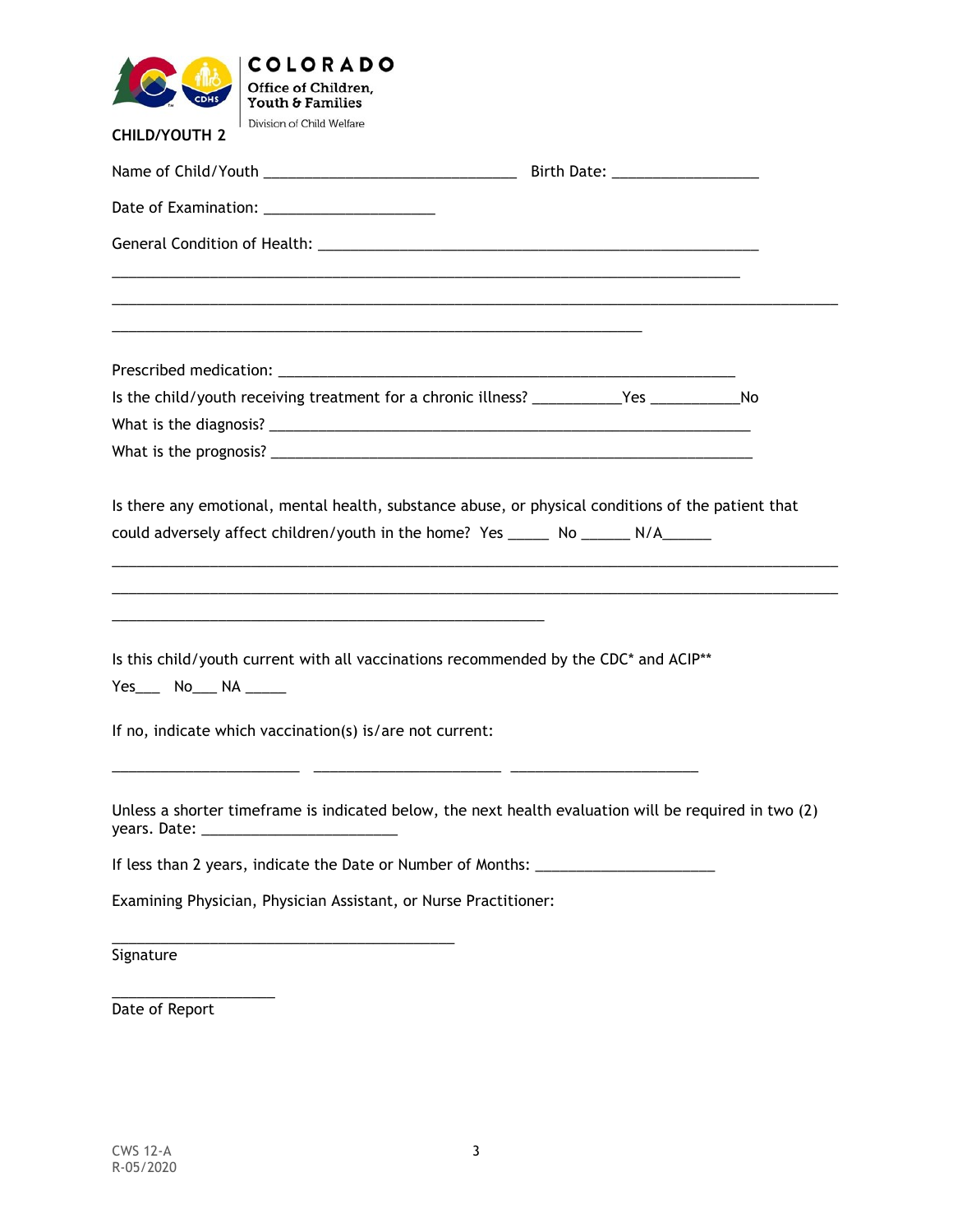

| <u> 1989 - Johann Stoff, amerikansk politiker (* 1908)</u><br>Is the patient current with the Influenza vaccine?                                                                                                                                       |  | Yes ________ No _________ N/A________ |  |
|--------------------------------------------------------------------------------------------------------------------------------------------------------------------------------------------------------------------------------------------------------|--|---------------------------------------|--|
| Is the patient current with Tdap?                                                                                                                                                                                                                      |  | Yes _______ No ________ N/A_______    |  |
| Date of current vaccinations                                                                                                                                                                                                                           |  |                                       |  |
| If no, is/are the vaccine medically contraindicated for this adult?                                                                                                                                                                                    |  |                                       |  |
|                                                                                                                                                                                                                                                        |  |                                       |  |
| <u> 1989 - Johann Stoff, amerikansk politiker (d. 1989)</u><br>Identify any emotional, mental health, substance abuse, or physical conditions of the patient that<br>could adversely affect children/youth in the home. Yes ______ No ______ N/A______ |  |                                       |  |
|                                                                                                                                                                                                                                                        |  |                                       |  |
| List any physical, emotional, or mental health conditions of the patient that could adversely affect<br>children/youth who are in care in the home.                                                                                                    |  |                                       |  |

If less than 2 years, indicate the Date or Number of months: \_\_\_\_\_\_\_\_\_\_\_\_\_\_\_\_\_\_\_\_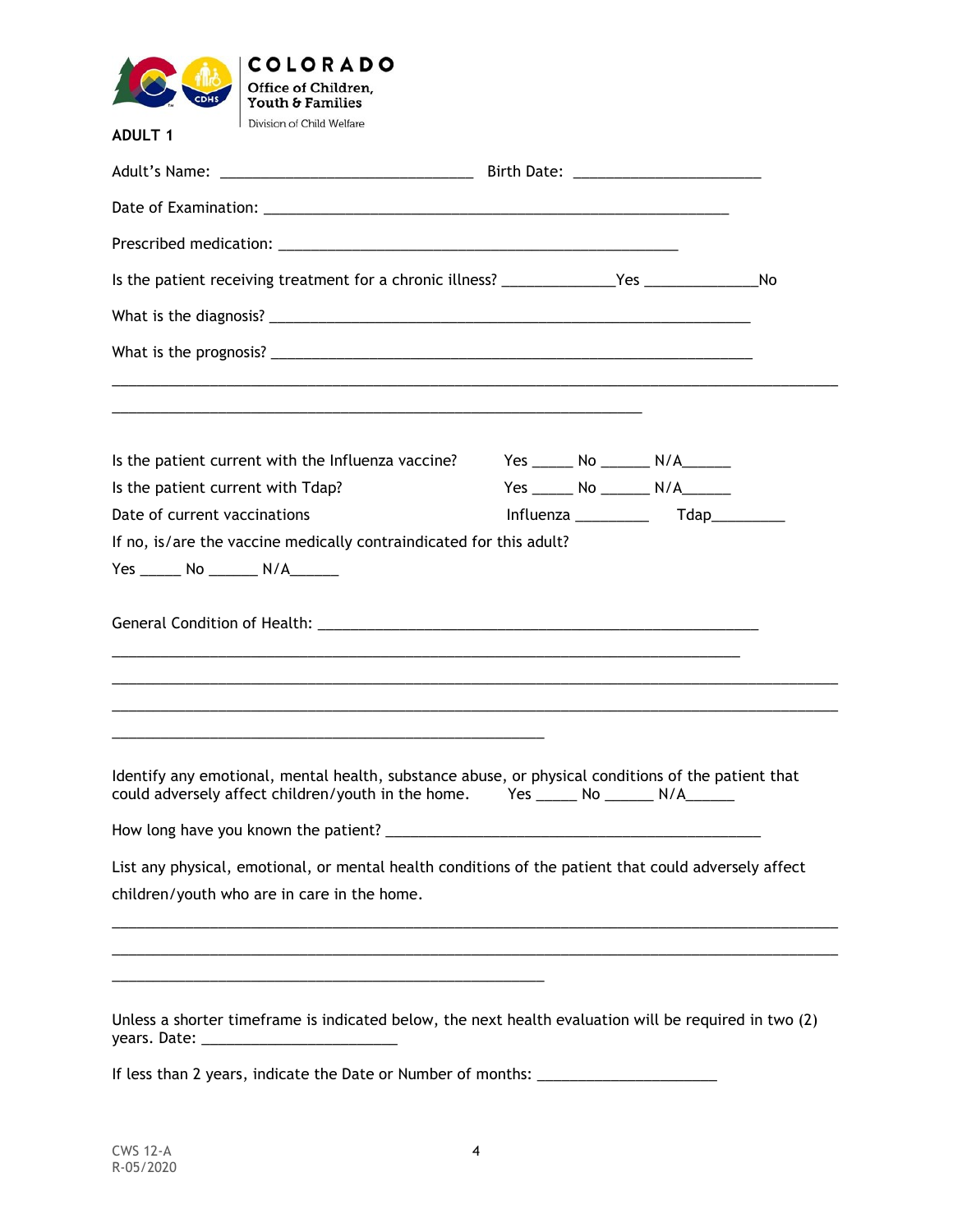

Examining Physician, Physician Assistant, or Nurse Practitioner:

| Signature                                                                                                                                                |  |  |                                                                             |
|----------------------------------------------------------------------------------------------------------------------------------------------------------|--|--|-----------------------------------------------------------------------------|
| Date of Report                                                                                                                                           |  |  |                                                                             |
| <b>ADULT 2</b>                                                                                                                                           |  |  |                                                                             |
|                                                                                                                                                          |  |  |                                                                             |
|                                                                                                                                                          |  |  |                                                                             |
|                                                                                                                                                          |  |  |                                                                             |
|                                                                                                                                                          |  |  |                                                                             |
|                                                                                                                                                          |  |  |                                                                             |
|                                                                                                                                                          |  |  |                                                                             |
| Is the patient current with the Influenza vaccine?<br>Is the patient current with Tdap?<br>Date of current vaccinations                                  |  |  | Yes ________ No _________ N/A________<br>Yes _______ No ________ N/A_______ |
| If no, is/are the vaccine medically contraindicated for this adult?<br>Yes _______ No ________ N/A_______                                                |  |  |                                                                             |
|                                                                                                                                                          |  |  |                                                                             |
| Identify any emotional, mental health, substance abuse, or physical conditions of the patient that<br>could adversely affect children/youth in the home. |  |  | Yes _______ No ________ N/A_______                                          |
| How long have you known the patient? _                                                                                                                   |  |  |                                                                             |